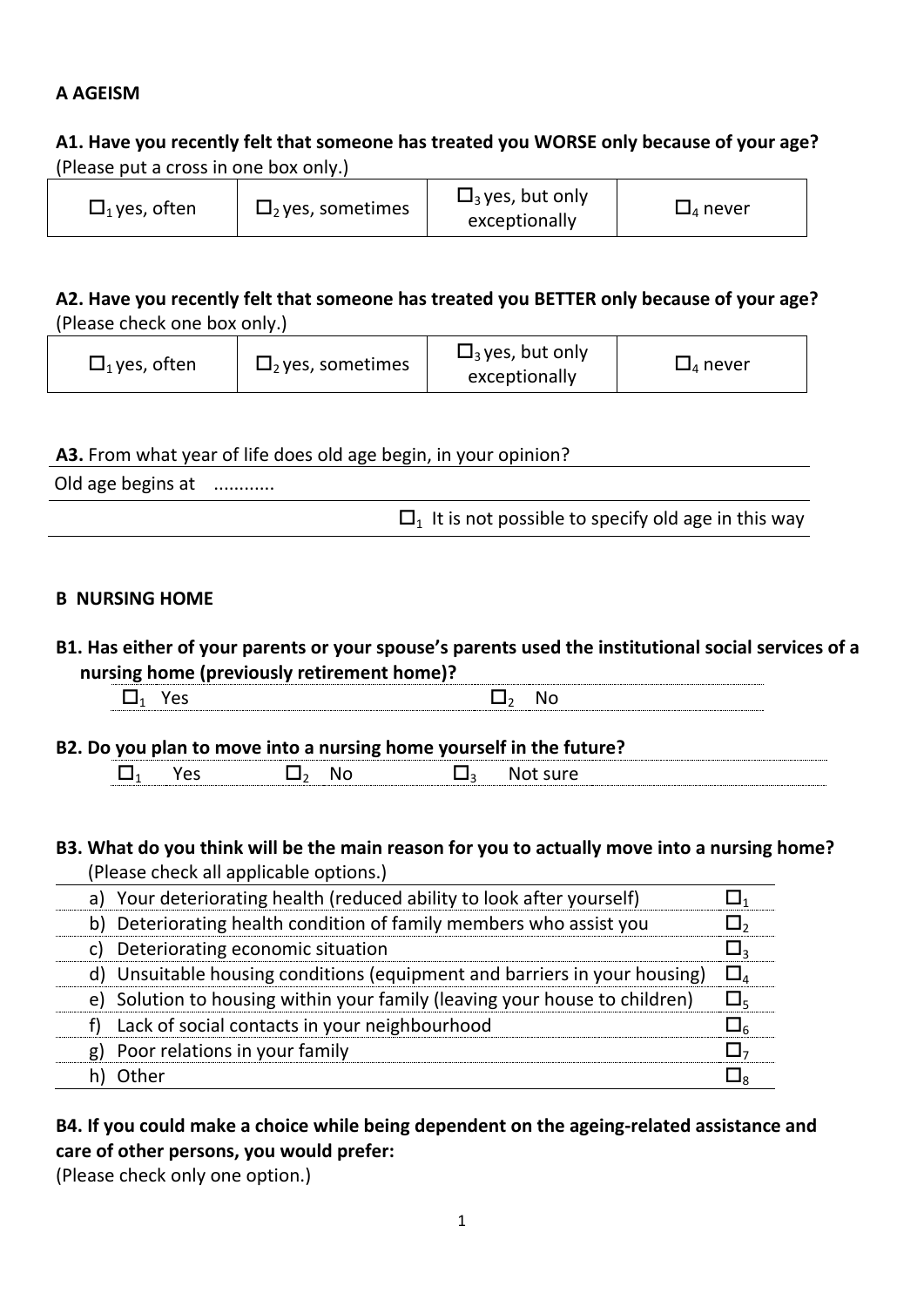|  | a) Assistance and care of family members                                                                 |             |
|--|----------------------------------------------------------------------------------------------------------|-------------|
|  | b) Assistance and care of professionals who would visit you in your home<br>(e.g. social care workers)   | $\square$ , |
|  | c) Assistance and care of professionals for which you would travel daily<br>(e.g. a day care centre)     |             |
|  | d) A combination of care by family members and field or outpatient social $\Box$ <sub>4</sub><br>service |             |
|  | e) Care provided in an nursing home to which you would move                                              |             |
|  |                                                                                                          |             |

# **B5. According to which criteria would you choose a nursing home? How are the following items important to you?**

(Please check one box on each line only) Least impor tant Most impor tant a) Distance from your place of residence  $\Box_1$   $\Box_2$   $\Box_3$   $\Box_4$   $\Box_5$ b) Distance from family members' place of  $\Box_1$   $\Box_2$   $\Box_3$   $\Box_4$   $\Box_5$ <br>residence c) Size of the facility (number of the nursing home  $\Box_1$   $\Box_2$   $\Box_3$   $\Box_4$   $\Box_5$ <br>residents) d) Personal references about the quality of the social services provided.<br>Social services provided. e) Price of the social services provided  $\Box_1$   $\Box_2$   $\Box_3$   $\Box_4$   $\Box_5$ f) Number of persons occupying one room (a single room option)  $\Box_1$   $\Box_2$   $\Box_3$   $\Box_4$   $\Box_5$ g) Friends and acquaintances living in the facility  $\Box_1$   $\Box_2$   $\Box_3$   $\Box_4$   $\Box_5$ 

# **C. ATTITUDES TO PERSONAL HEALTH**

### **C1. What does being healthy mean to you?**

(Please check all applicable options.)

| a) not having to limit my activities       |  |
|--------------------------------------------|--|
| b) being able to go out to work            |  |
| c) not having to ask anyone for assistance |  |
| d) not spending money on medication        |  |
| feeling good<br>e)                         |  |

### **C2. Do you do anything to stay healthy?**

(Please check all applicable options.)

| a) lexercise (I do sports regularly, go for walks, do physical work)           |  |
|--------------------------------------------------------------------------------|--|
| b) I try to eat healthy (vegetables, fruit, avoiding salty and fatty foods)    |  |
| c) I try to stop smoking, to cut down on smoking, I don't smoke                |  |
| d) I try to limit alcohol consumption, I don't drink alcohol                   |  |
| e) I follow other health information (prevention, vaccination, self-treatment, |  |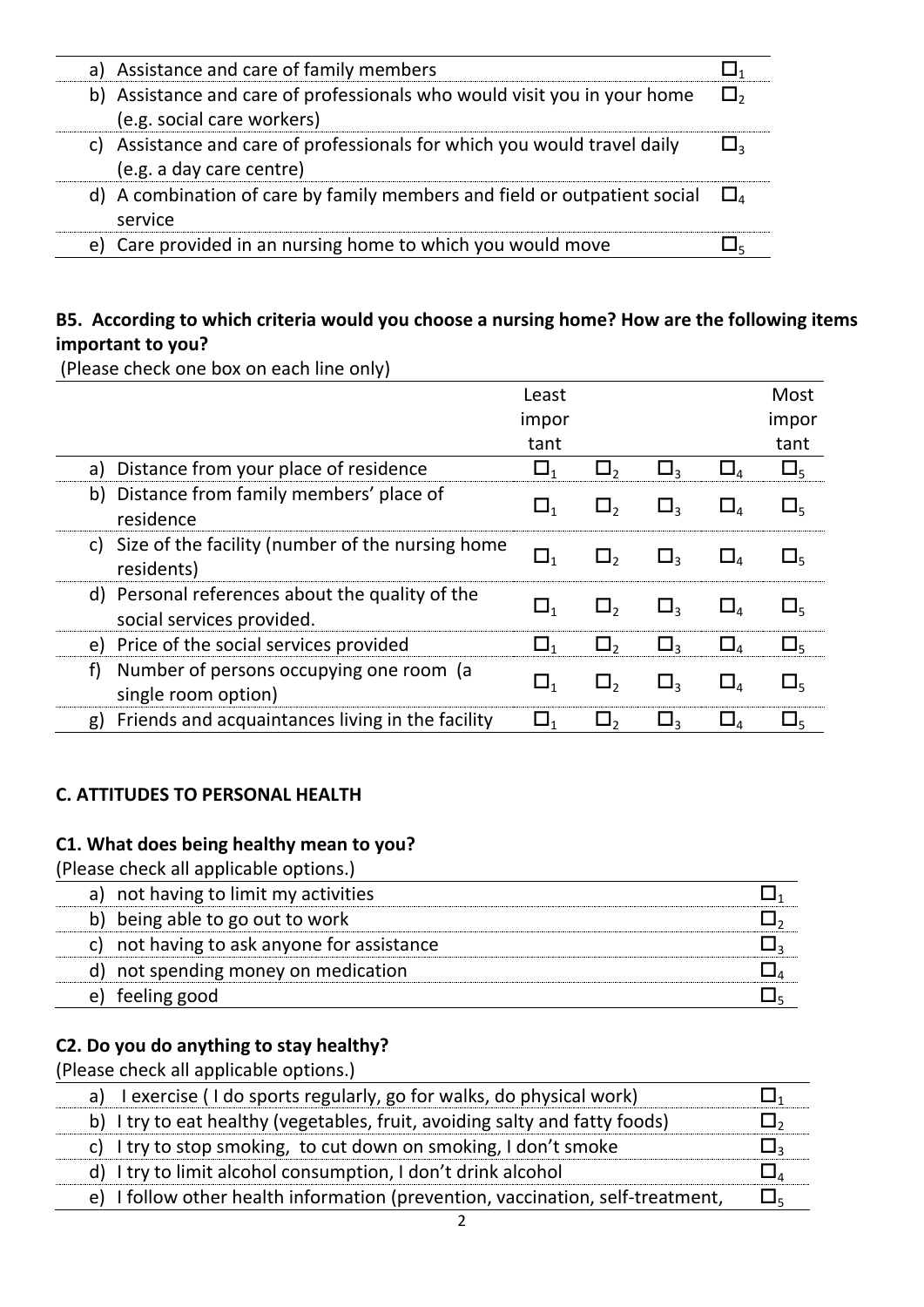| etc.)                     |                                                                      |  |
|---------------------------|----------------------------------------------------------------------|--|
|                           | I attend regular preventive medical checks (general: blood pressure, |  |
|                           | cholesterol, gynecological, dental and other)                        |  |
|                           | g) I follow other health information (prevention, vaccination etc.)  |  |
| h) I do none of the above |                                                                      |  |
| I do something different  |                                                                      |  |

# **C3. Please indicate on a 0 to 10 scale how much you worry about or fear illness. 0 on the scale means that you have no fear at all and 10 means that you have a great fear of illness.**

| have    |  |  |  |     |  | have a     |
|---------|--|--|--|-----|--|------------|
| no fear |  |  |  |     |  | great fear |
|         |  |  |  | . . |  | 10         |

# **C4. If you do not feel well, what do you do?**

(Please check applicable options.)

| a) I limit my activities, I don't exercise, I don't walk                           | $\sqcup_1$                          |
|------------------------------------------------------------------------------------|-------------------------------------|
| b) I go to bed early                                                               | $\square$ ,                         |
| c) I try to rest more                                                              | $\Box$ 3                            |
| d) I make sure I eat healthier than usual (e.g. I eat more fruit, I avoid alcohol) | $\square_4$                         |
| I see a doctor<br>e)                                                               | $\square_{\varsigma}$               |
| I see a healer, I use homeopathic treatments                                       | $\square_6$                         |
| I buy drugs recommended to me at the pharmacy<br>g)                                | $\square_6$                         |
| h) I request advice from someone I trust                                           | $\Box$ <sub>7</sub>                 |
| I do not do anything special, I try not to pay attention to the unpleasant<br>i)   | $\square_{\scriptscriptstyle\rm R}$ |
| feelings and symptoms                                                              |                                     |
| I do something different                                                           | $\sqcup$ a                          |
|                                                                                    |                                     |

# **D. SOCIAL CAPITAL**

# **D1. How often do you meet relatives and friends living outside your household?**

(Please check one box on each line only.)

|              |                                                                     | Every<br>day | Once or<br>twice a<br>week | Once or<br>twice a<br>month | Less<br>than<br>once a<br>month | Never       |
|--------------|---------------------------------------------------------------------|--------------|----------------------------|-----------------------------|---------------------------------|-------------|
| a)           | How often do you meet relatives<br>who live outside your household? | $\Box_1$     | $\Box_2$                   | $\square$                   | $\Box_{\it 4}$                  | $\square$   |
| $\mathsf{b}$ | How often do you meet friends?                                      | $\sqcup_1$   | $\Box_2$                   | $\Box$ 3                    | $\square_{\texttt{4}}$          | $\square_5$ |

## **D2. How would you generally describe neighbour relationships in your place of residence? Would you grade them as:**

|  | $\Box_1$ Very good $\Box$ Rather good $\Box_3$ Neither good $\Box_3$ Rather bad $\Box$ Very bad |  |
|--|-------------------------------------------------------------------------------------------------|--|
|  |                                                                                                 |  |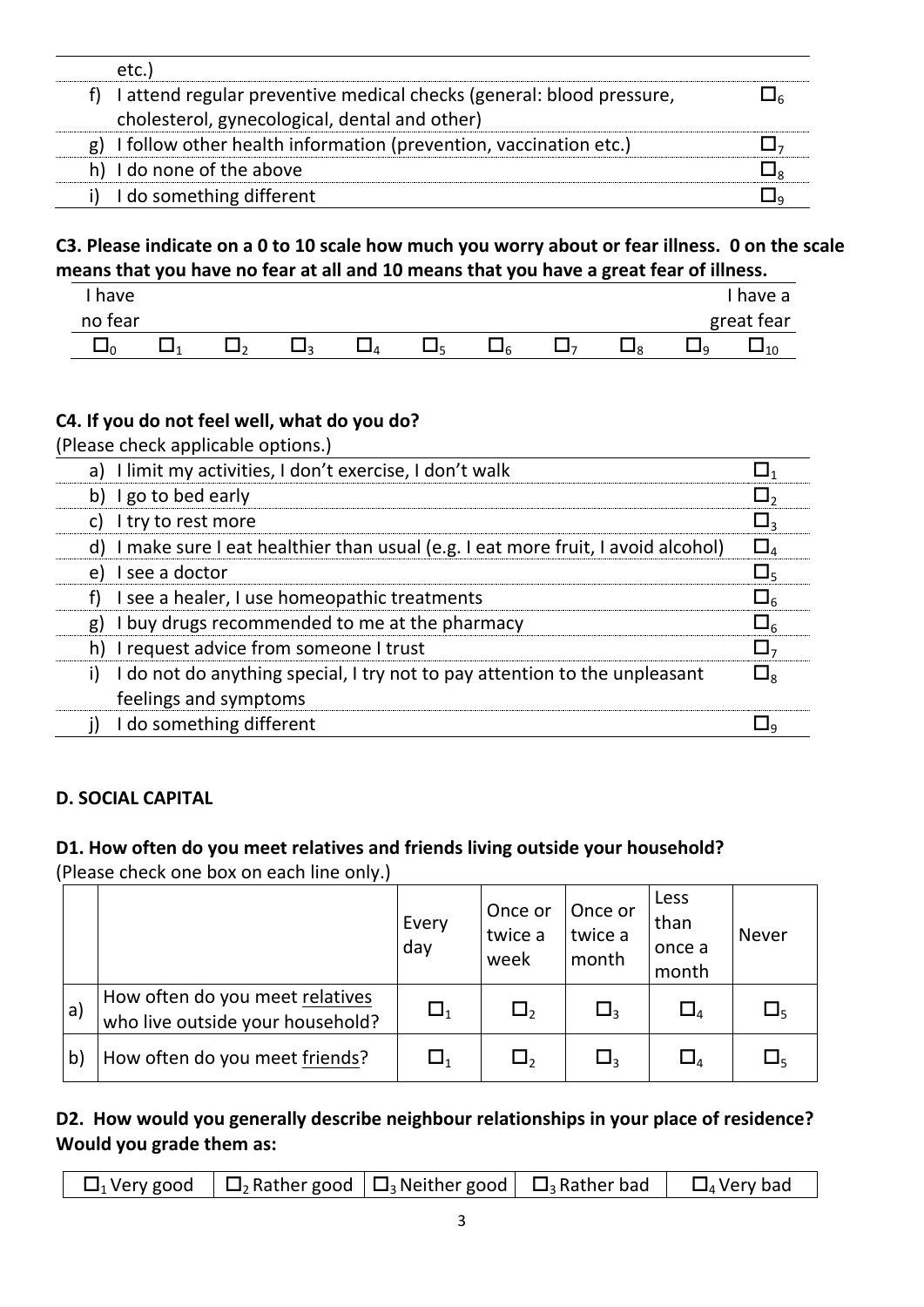|  |  |  | nor h<br>nə |  |  |
|--|--|--|-------------|--|--|
|--|--|--|-------------|--|--|

### **D3. Would you say that some of the neighbours are also good friends of yours?**

### **D4. In the past 12 months, have you and your neighbours sat together at the table or have you joined in common activities?**

| Every day | Once to twice a<br>week | Once to twice a<br>month | Less than once a<br>month | <b>Never</b> |
|-----------|-------------------------|--------------------------|---------------------------|--------------|
|           |                         |                          |                           |              |

## **D5. Sometimes people provide assistance to others in the neighbourhood, whether unpaid or for some reward. Which of the following have YOU done in your neighbourhood in the past year? (Please do not count things which you have done for your relatives).**

(Please check one box on each line only.)

|    |                                                                              | <b>No</b>   | Yes, for<br>free | Yes, in<br>return for<br>another<br>service/<br>reward | Yes, for a<br>monetary<br>reward  |
|----|------------------------------------------------------------------------------|-------------|------------------|--------------------------------------------------------|-----------------------------------|
| a) | I have visited an elderly or sick person                                     | $\square_1$ | $\square$ ,      | $\Box$ <sub>3</sub>                                    | $\Box$                            |
| b) | I have done the shopping for someone                                         | $\Box_1$    | $\square$        | $\Box$ <sub>3</sub>                                    | $\Box$                            |
| c) | I have done various housework                                                | $\Box_1$    | $\square$ ,      | $\mathsf{L}_3$                                         | $\Box_{\scriptscriptstyle{A}}$    |
| d) | I have looked after children                                                 | $\square_1$ | $\Box$           | $\square_3$                                            | $\square_{\scriptscriptstyle{A}}$ |
| e) | I have looked after pets                                                     | $\Box_1$    | $\square$        | $\Box$ 3                                               | $\square_{\scriptscriptstyle{A}}$ |
| f) | I have accompanied or gave a ride to<br>someone (for shopping, see a doctor) | $\square_1$ | $\square$ ,      | $\Box$ <sub>3</sub>                                    | $\Box$                            |
| g) | Other                                                                        | $\sqcup_1$  | 凵,               |                                                        | $\Box$                            |

# **D6. Have your neighbours done one of the following activities FOR YOU in the past 12 months? (Again do not include help from your relatives.)**

(Please check one box on each line only.)

| . . | No | Yes, for<br>free | Yes, in<br>return for<br>another<br>service/ | Yes, for a<br>monetary<br>reward |
|-----|----|------------------|----------------------------------------------|----------------------------------|
|-----|----|------------------|----------------------------------------------|----------------------------------|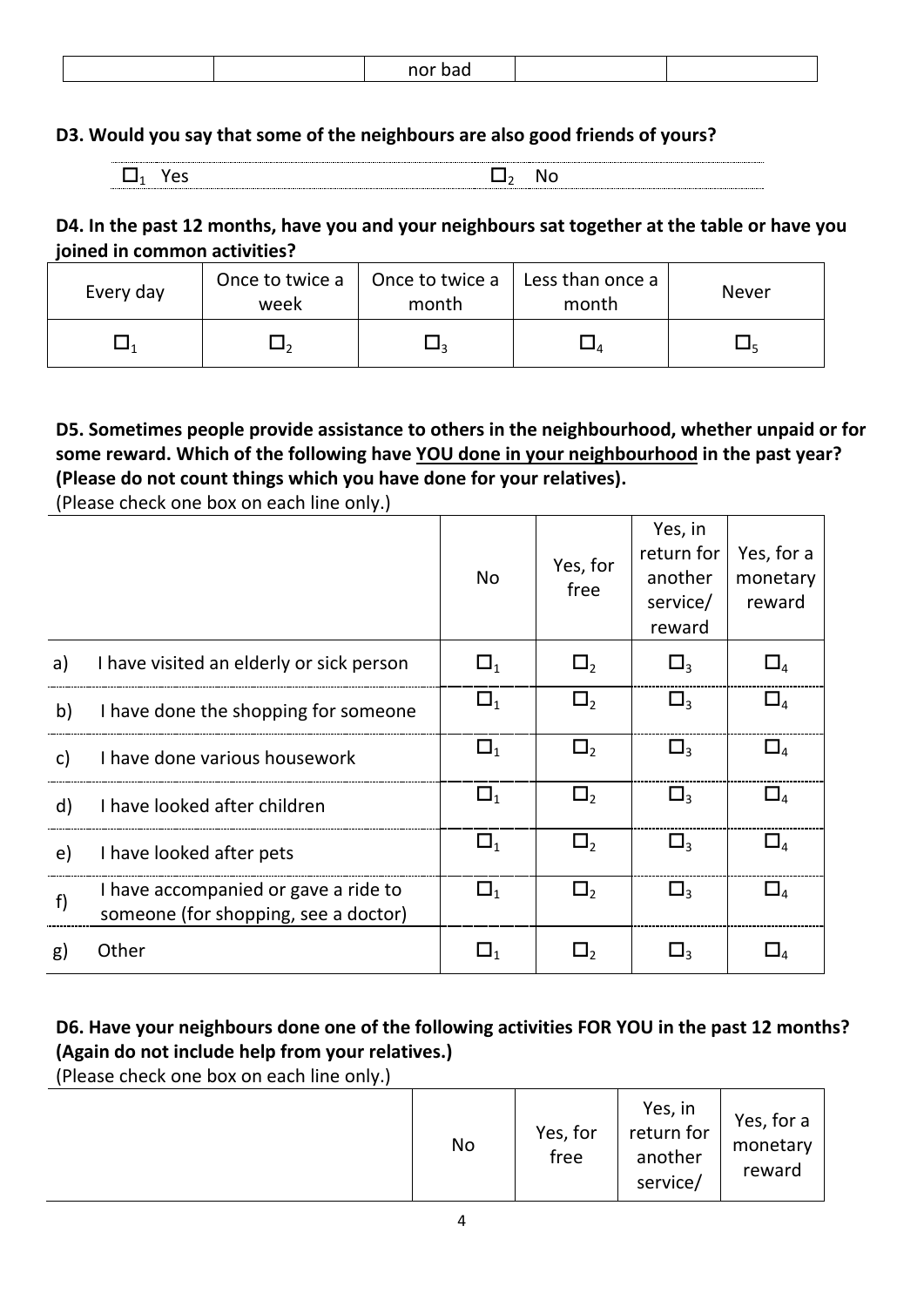|    |                                       |                | reward |  |
|----|---------------------------------------|----------------|--------|--|
|    |                                       |                |        |  |
|    |                                       |                |        |  |
| a) | They visited me when I was sick       | L 1            |        |  |
| b) | They have done the shopping for me    | $\Box$         |        |  |
| C) | They have done various housework      | $\Box$         |        |  |
| d) | They have looked after pets           | $\mathbf{I}_1$ |        |  |
|    | e) They have accompanied or driven me | LJ 1           |        |  |
|    | Other                                 |                |        |  |

# **D7. If you received an invitation to take part in a community activity (e.g. participation in organizing various events, lecturing, doing minor administration work, etc.), would you accept?**

|--|

# **D8. Which obstacles would prevent you from accepting such an invitation to take part in a community activity?**

(Please check all applicable options.)

| a) Lack of finances (I would rather find paid work)                                            |  |
|------------------------------------------------------------------------------------------------|--|
| b) Lack of time (I have many other duties)                                                     |  |
| Reluctance to join in group activities (this reminds me of pre-1989 organized<br>C)<br>events) |  |
| d) I do not usually participate in such events at all                                          |  |
| Health reasons<br>e)                                                                           |  |
| Other                                                                                          |  |
|                                                                                                |  |

# **E. NUTRITION**

### **E1. How often do you consume the following foods and drinks?**

(Please check one box on each line only.)

|    |                                   | Once or<br>several<br>times a<br>day | $4$ to $6$<br>times a<br>week | $1$ to $3$<br>times a<br>week | Less than<br>once a<br>week    | <b>Never</b>       |
|----|-----------------------------------|--------------------------------------|-------------------------------|-------------------------------|--------------------------------|--------------------|
| a) | Dairy products (including cheese) | $\Box_1$                             | $\Box$                        | $\Box$ <sub>3</sub>           | $\Box_{\scriptscriptstyle{A}}$ | $\square_5$        |
| b) | Poultry meat (chicken, turkey)    | $\sqcup_1$                           | Ь٠.                           | $\Box_3$                      | $\Box_{4}$                     | $\Box_{\varsigma}$ |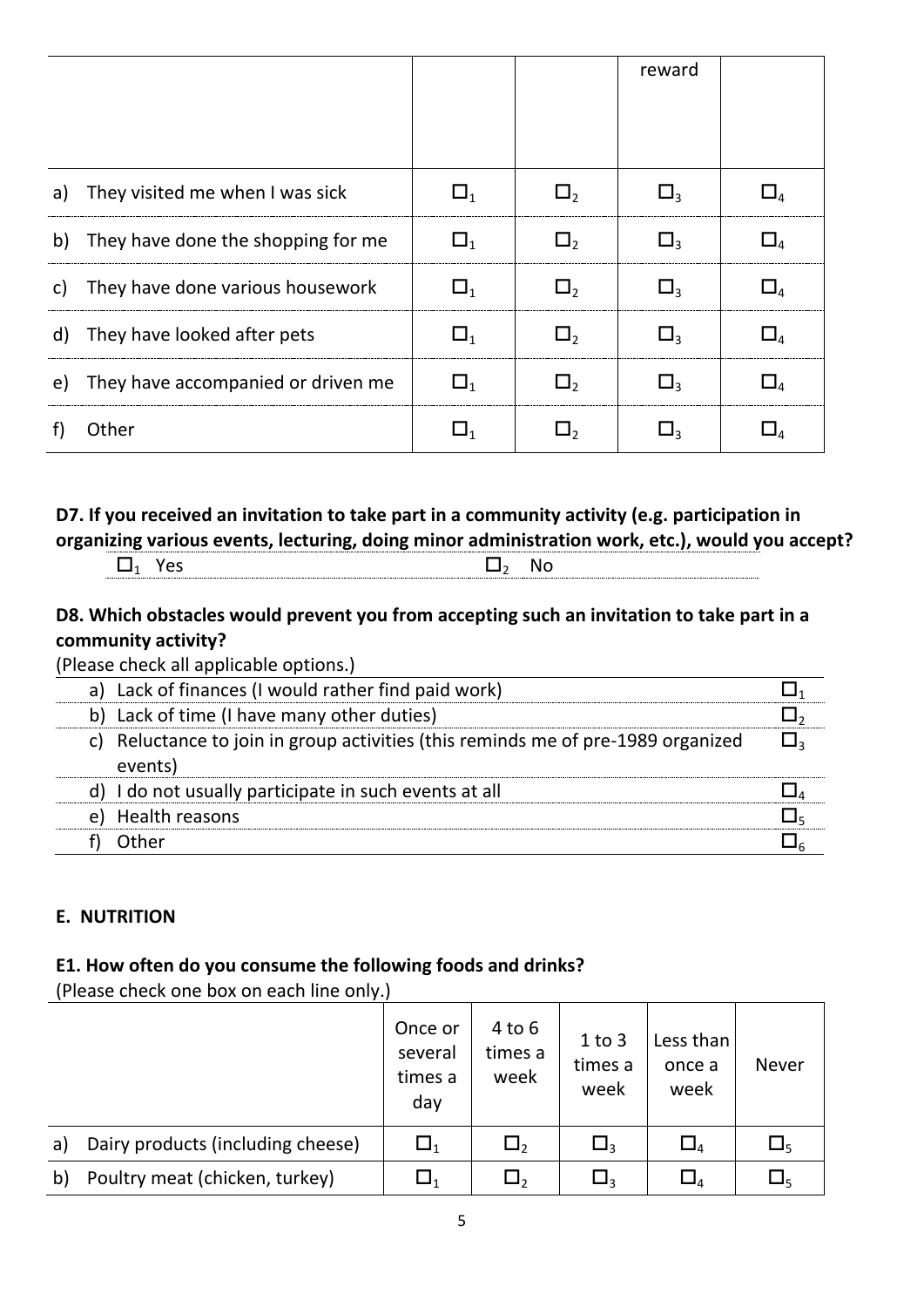| C) | Fish                                                                | $\Box_1$   | $\Box$      | $\Box$ 3               | $\square_4$                       | $\sqcup_{5}$ |
|----|---------------------------------------------------------------------|------------|-------------|------------------------|-----------------------------------|--------------|
| d) | Wholemeal baked goods                                               | $\Box_1$   | $\Box$      | $\Box$ 3               | $\square_4$                       | $\square_5$  |
| e) | Vegetables and vegetable salads                                     | $\Box_1$   | $\Box$      | $\square$ <sub>3</sub> | $\square_4$                       | $\square_5$  |
|    | Fruit                                                               | $\Box_1$   | $\Box$      | $\Box$ <sub>3</sub>    | $\square_4$                       | $\square_5$  |
| g) | Fried or deep fried food                                            | $\Box_1$   | $\square$   | $\square$ <sub>3</sub> | $\square_4$                       | $\square$    |
| h) | Cakes and other sweets                                              | $\Box_1$   | $\Box$      | $\Box$ <sub>3</sub>    | $\square_4$                       | $\square_5$  |
| i) | Sweetened drinks (fizzy drinks,<br>juices, sweetened mineral water) | $\Box_1$   | $\square$ , | $\square$              | $\square_{\scriptscriptstyle{A}}$ | $\square$    |
|    | Meat products (except ham)                                          | $\sqcup_1$ |             | ⊔∢                     | $\Box_4$                          |              |

### **F. ALLERGIES**

| <b>F1. Do you suffer from an allergy?</b> (Please check one box only.) |  |
|------------------------------------------------------------------------|--|
|                                                                        |  |

| $\square_1$ Yes ( $\blacklozenge$ proceed to question F2) | $\square_2$ No (Go to question <b>G1)</b> |
|-----------------------------------------------------------|-------------------------------------------|
|-----------------------------------------------------------|-------------------------------------------|

# **F2. Has your allergy been diagnosed by a doctor?**

| $\sqrt{2}$<br>. ⊔<br>w<br>، ⊶ ۱<br>-<br>- |             |  |
|-------------------------------------------|-------------|--|
| . .                                       | N<br>$\sim$ |  |

### **F3. Over the past 12 months, have you been using any medication because of an allergy?** (Please check one box only.)

|    | Yes, on a long-term basis |  |
|----|---------------------------|--|
| h) | Yes, as needed            |  |
|    |                           |  |

**F4.** 

I first developed an allergy at the age of .........

### **F5. Please indicate what you are allergic to**

(Please check all applicable options)

| Pollens<br>a)       |  |
|---------------------|--|
| b) Fur and feather  |  |
| Mites               |  |
| Dust                |  |
| Foodstuffs<br>e)    |  |
| <b>Drugs</b>        |  |
| Insect stings<br>g) |  |
| h) Another cause    |  |
| i)<br>I do not know |  |
|                     |  |

### **F6. What are the symptoms of your allergy?**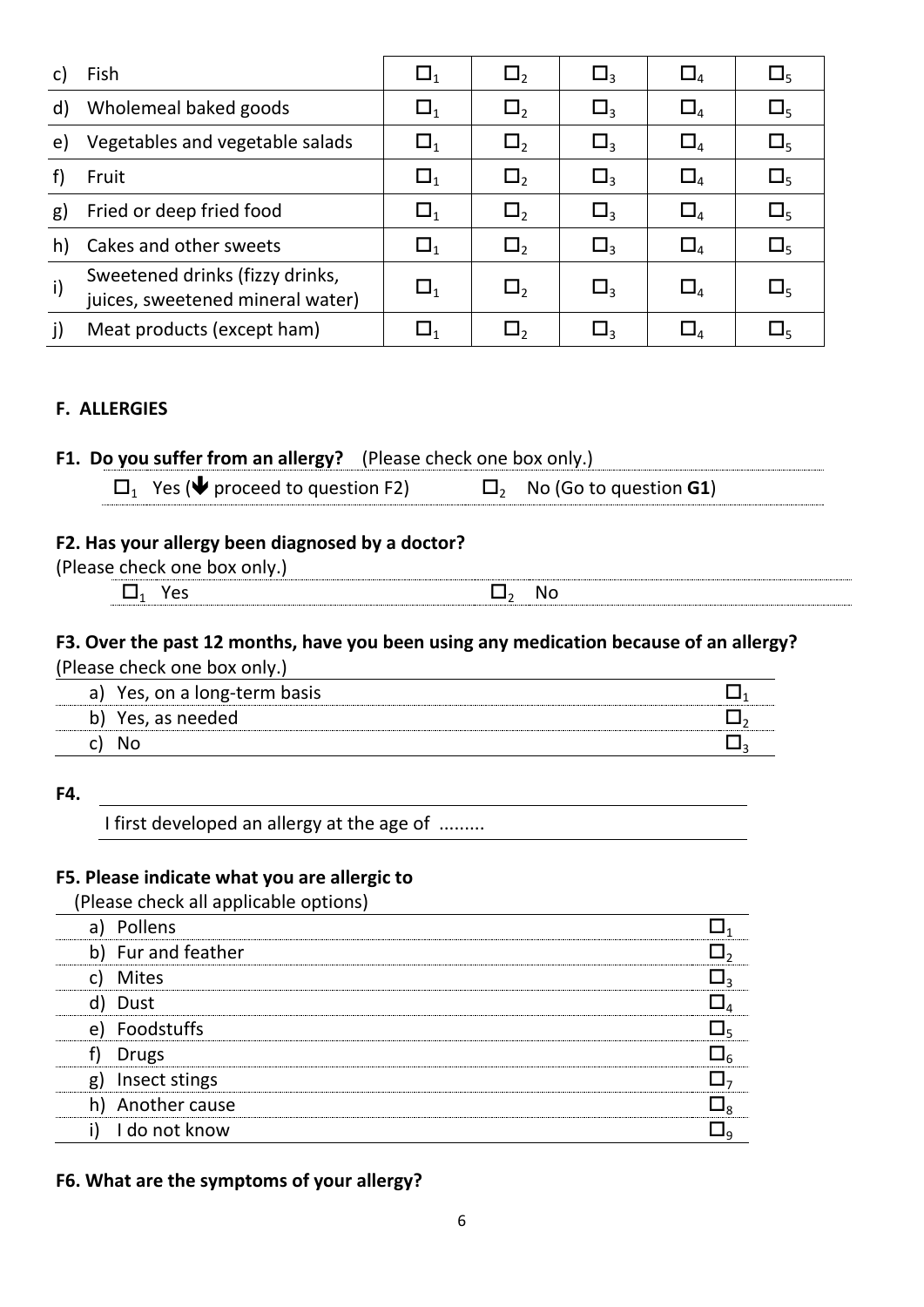(Please check all applicable options)

| aı | Asthma                        |  |
|----|-------------------------------|--|
|    | b) Pollen allergy rhinitis    |  |
|    | c) All-year allergic rhinitis |  |
|    | d) Atopic eczema              |  |
| e) | Food allergy                  |  |
|    | Other symptoms                |  |

## **G. PENSIONS**

## **G1. Where have you obtained or plan to obtain information needed to decide on retirement (such as the amount of pension or early retirement pension, etc.)**

| (Please check all applicable options.)                              |  |
|---------------------------------------------------------------------|--|
| a) from the employer                                                |  |
| b) from the competent administrative authority                      |  |
| I have only consulted it with family or friends                     |  |
| d) on the Internet                                                  |  |
| elsewhere<br>e)                                                     |  |
| nowhere; I have been deciding on my own; I do not require any<br>t) |  |
| information                                                         |  |

## **G2. By what percentage do you think your old age pension would DECREASE if you retired a year BEFORE reaching the retirement age?**

My pension would decrease by **................................** %

**G3. By what percentage do you think your old age pension would INCREASE if you worked fulltime another year AFTER reaching the retirement age and claimed full old age pension while working?** 

| My pension would increase by |  |
|------------------------------|--|
|                              |  |

# **H. SPORT**

# **H1. Did you pursue any sports in your youth (before starting employment)? What was the highest level you achieved?**

(Please check one option only.)

| a) Yes, but only on the recreational level (I was not involved in any sport     |          |
|---------------------------------------------------------------------------------|----------|
| organization or team)                                                           |          |
| b) Yes, on the performance level (I was a team member and took part in training | $\Box$ , |
| and competitions)                                                               |          |
| c) Yes, on the professional level (premier league teams or national team,       |          |
| international competitions)                                                     |          |